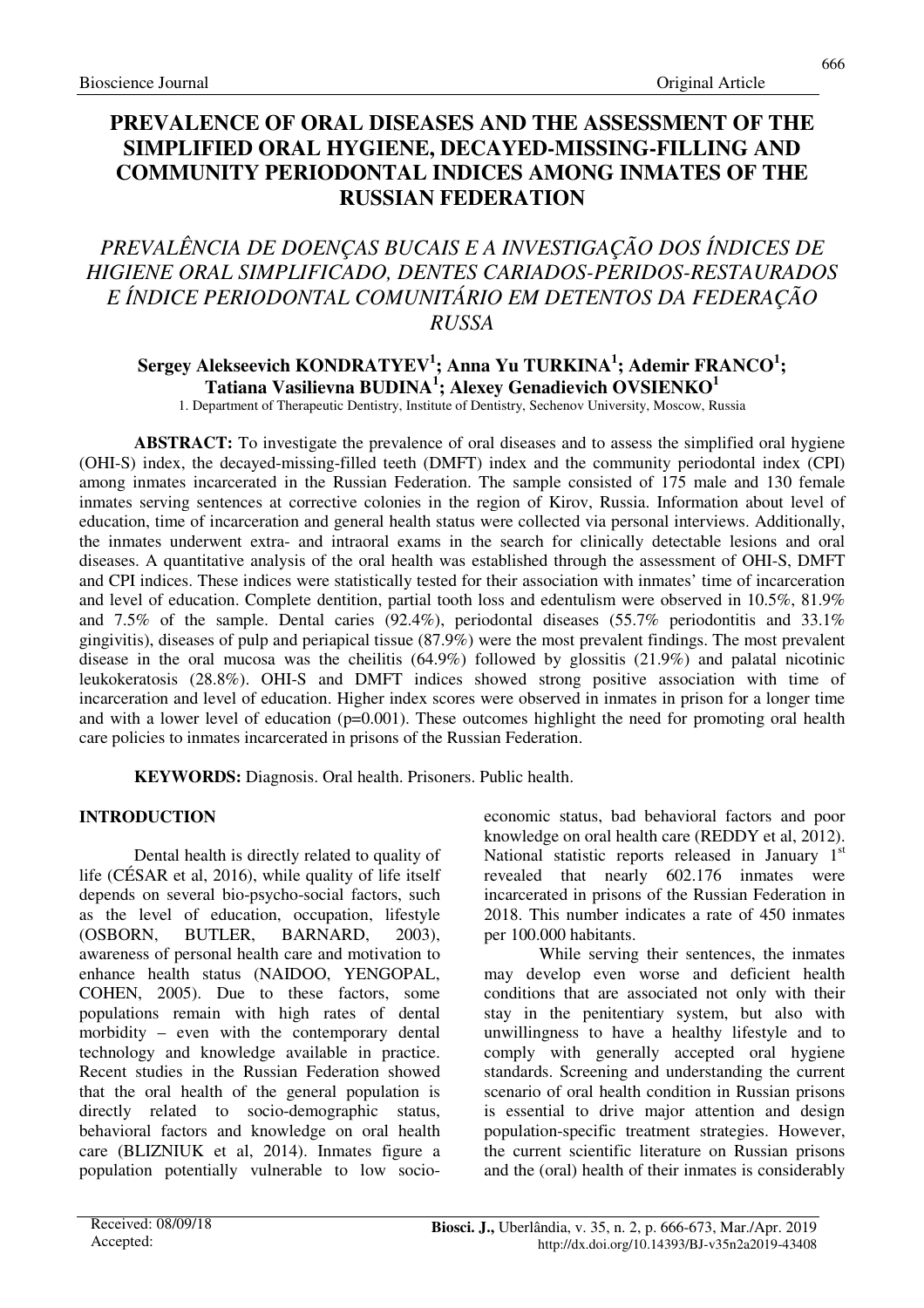scarce. Adopting the hypothesis that Russian inmates have a poor oral health condition, this study is justified to bridge a gap in the scientific literature and to support future health policies and strategies for the treatment of inmates in the penitentiary institutions of the Federal Penal Correction Service of the Russian Federation.

Based on the exposed, the present study aimed to evaluate social and demographic information of inmates of the Russian Federation, as well their general and oral health status.

## **MATERIAL AND METHODS**

#### **Study design**

A cross-sectional and observational study was designed and performed after the approval of the ethics committee of Sechenov University, Moscow, Russia.

#### **Settings**

This study was carried between 2017 and 2018 in the men's Corrective Colony of strict regime #11 in Kirovo-Chepetsk and in the women's Corrective Colony #33 in Kotelnich, both in Kirov region, Russian Federation. Data were collected through in three phases: I) interviews via standard anamnesis and anamnesis forms, II) medical history search in inmates' files previously filled by medical professionals; and III) clinical examination. In the interviews, social and demographic data were collected – including the age, time of incarceration and educational level. Next, medical history search was conducted in the medical files of each inmate in order to retrieve information of their general health status – including eventual reports of previous or current systemic diseases. In the third phase, the clinical investigation of the oral health was performed in all inmates by trained and experienced professional. Specifically in this phase, the oral examinations were performed in two phases: III.I) intra and extraoral qualitative examination and III.II) intraoral quantitative examination. The first consisted of an observation for tooth count in the search for partial tooth loss or edentulism, and a following subjective search for oral diseases. In order to guide standard search for oral diseases, the International Classification of Diseases  $10<sup>th</sup>$  revision – Clinical Modification (ICD-10 CM) was used. The second phase of oral examination consisted of an objective analysis guided by three indices of oral health: the simplified oral hygiene (OHI-S) index, the decayed-missing-filled teeth (DMFT) index and the community periodontal index (CPI). The dental instruments and material used during the oral examinations included disposable wooden spatulas, mouth mirrors and properly sterilized periodontal probes.

### **Participants**

The sample was composed by convenience and availability. All the male (n=175) and female (n=130) inmates willing to participate in the study were included. The inclusion criteria consisted of inmates incarcerated at the men's Corrective Colony of strict regime #11 in Kirovo-Chepetsk and in the women's Corrective Colony #33 in Kotelnich, both in Kirov region, Russian Federation. The exclusion criteria consisted of inmates not willing to participate in the study. No participant was excluded from the study. The final sample consisted of 305 inmates with mean age of 36  $(\pm 3)$  years for males and  $33 \left( \pm 5 \right)$  for females.

## **Statistical analysis**

The obtained data underwent descriptive statistical analysis through the observation of absolute and relative values for the prevalence of oral diseases and quantification of oral health indices. Next, Pearson's correlation coefficient and t-tests were performed between the social and demographic data of the inmates with their scores quantified in the oral health indices. Statistical Package for Social Sciences (SPSS) software, version 16 assisted with the data organization and analysis. The level of statistical significance was set at 5% with a confidence interval of 95%.

## **RESULTS**

The average period of stay in prison was 5.5 (±2) years. More specifically, 155 inmates (males=80, females=75) served less than 5 years of sentence in prison, while 150 (males=95, females=55) served more than 5 years.

Based on scholar education, 111 (36.4%) inmates (males=73, 41.71%; females=38, 29.23%) reached the lower secondary level; 171 (56.07%) reached the upper secondary education (males=87, 49.72%; females=84, 64.62%); and 23 (7.54%) reached the tertiary education (males=15, 8.58%; females=8, 6.15%).

The investigation performed on medical history revealed, as main outcomes, that 29 (9.51%) inmates (males=14, 8%; females=15, 11.54%) had the Human Immunodeficiency Virus (HIV), while 32 (10.49%) inmates (males=20, 11.43%; females=12, 9.23%) had history of Hepatitis C.

The oral exam showed that only 10.5% of the inmates presented all the teeth in the oral cavity,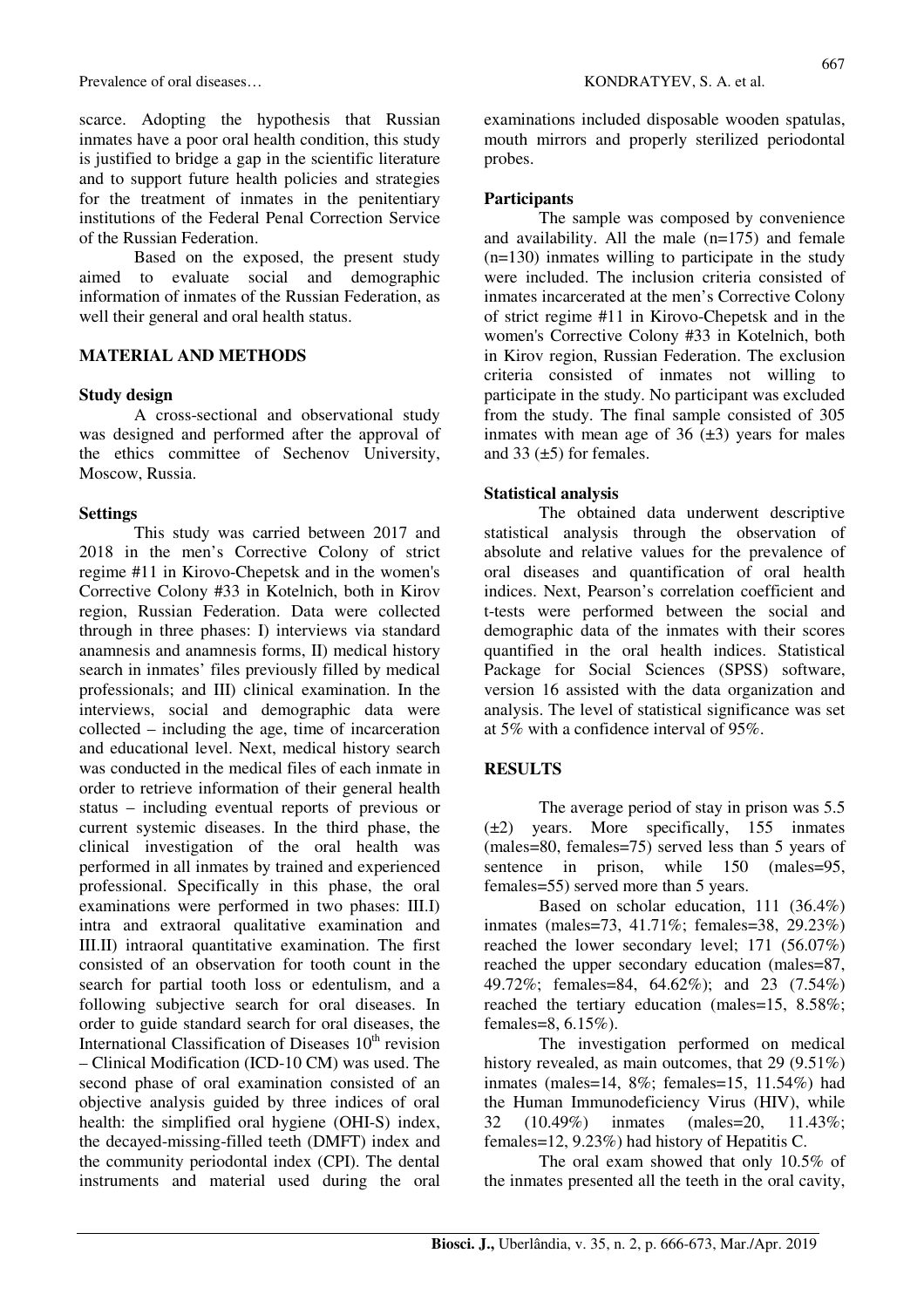while 81.9% presented partial tooth loss and 7.5% presented edentulism. The qualitative search for oral diseases revealed a high prevalence of dental diseases among the inmates (Table 1).

|  |  |  |  |                                                                                   |  |  |  | <b>Table 1.</b> Absolute and relative values for the prevalence of oral diseases according to the International |
|--|--|--|--|-----------------------------------------------------------------------------------|--|--|--|-----------------------------------------------------------------------------------------------------------------|
|  |  |  |  | Classification of Diseases $10^{th}$ revision – Clinical Modification (ICD-10 CM) |  |  |  |                                                                                                                 |

| <b>ICD-10 CM Codes</b>                             | <b>Prevalence</b> |      |  |  |
|----------------------------------------------------|-------------------|------|--|--|
|                                                    | n                 | $\%$ |  |  |
| K02 Caries of tooth                                | 282               | 92.4 |  |  |
| K03.0 Excessive attrition of teeth                 | 172               | 56.4 |  |  |
| K03.6 Deposits [accretions] on teeth               | 273               | 89.5 |  |  |
| K04 Diseases of pulp and periapical tissues        | 268               | 87.9 |  |  |
| K05.1 Gingivitis                                   | 101               | 33.1 |  |  |
| K05.3 Periodontitis                                | 170               | 55.7 |  |  |
| K06.0 Gingival recession                           | 82                | 26.9 |  |  |
| K <sub>13.0</sub> Cheilitis                        | 198               | 64.9 |  |  |
| K13.1 Cheek and lip biting                         | 162               | 53.1 |  |  |
| K13.21 Leukoplakia of oral mucosa including tongue | 25                | 8.2  |  |  |
| K13.24 Leukokeratosis nicotina palati              | 88                | 28.8 |  |  |
| K13.6 Irritative hyperplasia of oral mucosa        | 21                | 6.8  |  |  |
| K <sub>14</sub> Diseases of tongue                 | 67                | 21.9 |  |  |
| K08.1 Complete loss of teeth                       | 23                | 7.5  |  |  |
| K08.4 Partial loss of teeth                        | 250               | 81.9 |  |  |
| B37.0 Candidal stomatitis                          | 15                | 4.9  |  |  |
| n: absolute values; %: relative values.            |                   |      |  |  |

Diseases of the teeth and periodontal tissues were the most common, namely caries (92.4%), pulp and periapical diseases (87.9%), periodontitis  $(55.7%)$  and gingivitis (33.1%). In the oral mucosa, cheilitis (64.9%) was the most prevalent disease (Fig. 1) followed by palatal nicotinic leukokeratosis (28.8%) and glossitis (21.9%).

**Figure 1.** 33-year-old female inmate incarcerated for 3 years presenting angular cheilitis

The quantitative analysis of the oral cavity resulted in a mean OHI-S score of  $2.42$  ( $\pm 0.03$ ) for male inmates incarcerated for less than 5 years and a mean score of 3.11  $(\pm 0.03)$  for inmates in prison for more than 5 years. Among female inmates, the scores for incarceration periods higher or lower than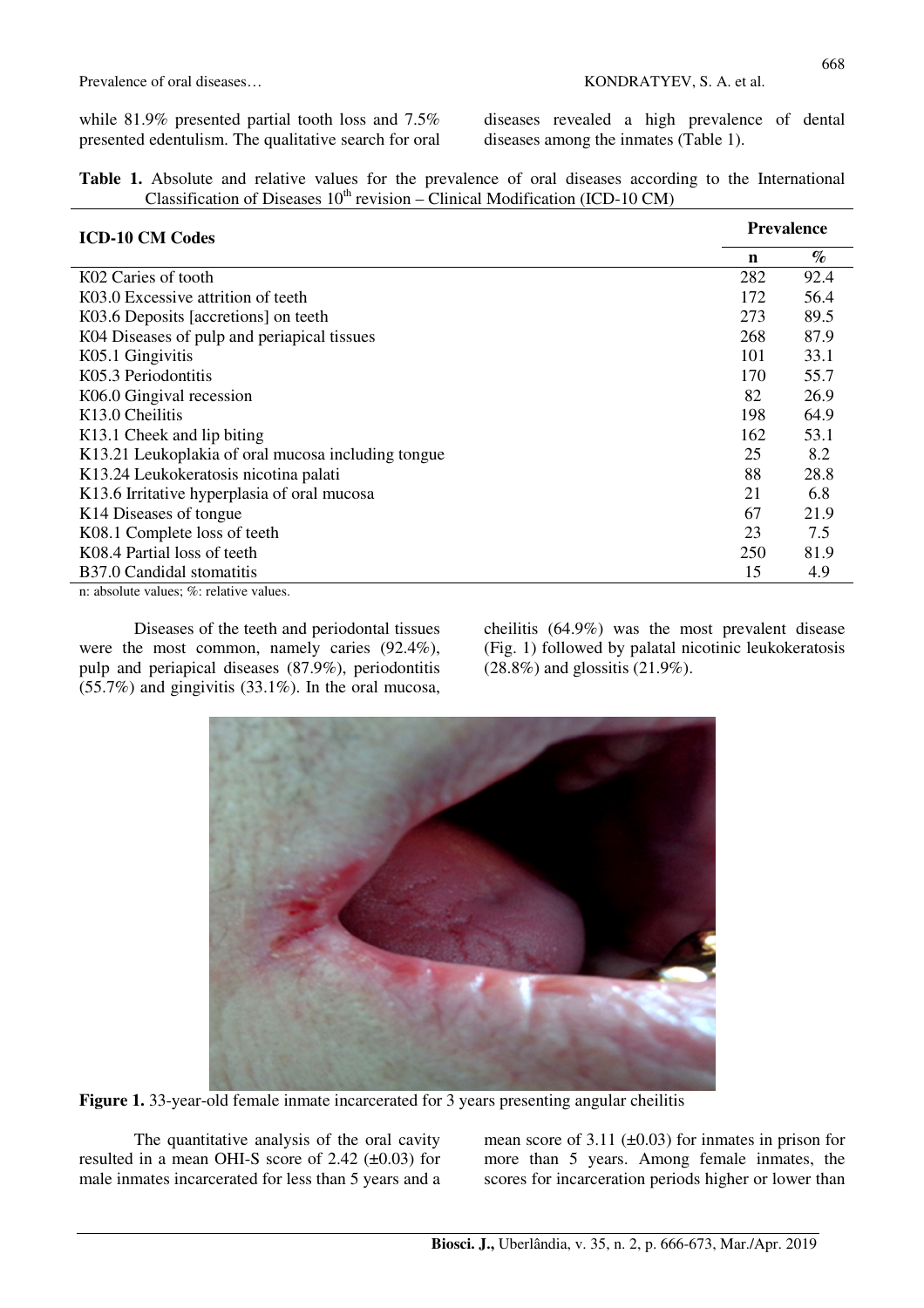5 years reached 2.53  $(\pm 0.03)$  and 2.62  $(\pm 0.03)$ , respectively. The mean DMFT scores among all the examined inmates was 14.86 (±0.26). More specifically, the mean scores for decayed, missing and filled teeth were  $6.48$  ( $\pm 2.18$ ),  $2.92$  ( $\pm 1.24$ ) and 4.24  $(\pm 1.29)$ , respectively. Table 2 shows the mean scores of OHI-S and DMFT indices calculated for four groups depending on sex and length of stay in the prison. In general, higher scores were observed in both indices in males and in inmates incarcerated for more than 5 years. Both in males and females and among inmates incarcerated for more or less than 5 years, decayed teeth were more predominant out of the DMFT index (Table 2).

**Table 2.** Mean scores of OHI-S and DMFT indices distributed based on the sex of the inmates and their time of incarceration

|              | Sex and time of incarceration |                     |                     |                     |  |  |  |  |
|--------------|-------------------------------|---------------------|---------------------|---------------------|--|--|--|--|
| <b>Index</b> |                               | Male                | Female              |                     |  |  |  |  |
|              | $<$ 5 years                   | $>$ 5 years         | $< 5$ years         | $>$ 5 years         |  |  |  |  |
| D            | 6.88 $(\pm 0.15)$             | $7.5 \ (\pm 0.13)$  | 5.41 $(\pm 0.10)$   | $6.14 \ (\pm 0.09)$ |  |  |  |  |
| M            | $3.52 \ (\pm 0.11)$           | $5.75 \ (\pm 0.11)$ | $2.90 \ (\pm 0.08)$ | $4.80 \ (\pm 0.10)$ |  |  |  |  |
| F            | 3.73 $(\pm 0.08)$             | $2.33 \ (\pm 0.10)$ | $3.10 \ (\pm 0.13)$ | $2.50 \ (\pm 0.12)$ |  |  |  |  |
| <b>DMFT</b>  | $14.13 \ (\pm 0.17)$          | 15.58 $(\pm 0.34)$  | 11.41 $(\pm 0.23)$  | 13.44 $(\pm 0.31)$  |  |  |  |  |
| <b>OHI-S</b> | $2.42 \ (\pm 0.03)$           | 3.11 $(\pm 0.03)$   | $2.53 \ (\pm 0.03)$ | $2.62 \ (\pm 0.03)$ |  |  |  |  |

OHI-S: simplified oral hygiene index; DMFT: decayed-missing-filled teeth index; D: decayed; M: missing; F: filled

Table 3 shows that the outcomes of statistical tests between the scores of oral health indices and the demographic data of the inmates resulted in a positive correlation with age and a negative correlation with sex, both with statistically significant association (p<0.001).

**Table 3.** Outcomes of the statistical correlations and association between the time of incarceration and the age and sex of the inmates and their scores in OHI-S and DMFT indices

|              | Time of incarceration          |                  |             |                                                        |       |     |  |  |  |
|--------------|--------------------------------|------------------|-------------|--------------------------------------------------------|-------|-----|--|--|--|
| <b>Index</b> | <b>Correlation coefficient</b> | $\boldsymbol{p}$ | $\mathbf n$ | <b>Partial</b><br>correlation coefficient <sup>®</sup> | p     | n   |  |  |  |
| Age          | 0.57                           | 0.001            | 305         |                                                        |       |     |  |  |  |
| <b>Sex</b>   | $-0.17$                        | 0.001            | 305         |                                                        |       |     |  |  |  |
| D            | 0.58                           | 0.001            | 305         | 0.44                                                   | 0.001 | 301 |  |  |  |
| F            | 0.33                           | 0.001            | 305         | 0.17                                                   | 0.001 | 301 |  |  |  |
| M            | 0.56                           | 0.001            | 305         | 0.36                                                   | 0.001 | 301 |  |  |  |
| <b>DMFT</b>  | 0.66                           | 0.001            | 305         | 0.48                                                   | 0.001 | 301 |  |  |  |
| <b>OHI-S</b> | 0.19                           | 0.001            | 305         | 0.11                                                   | 0.05  | 301 |  |  |  |

OHI-S: simplified oral hygiene index; DMFT: decayed-missing-filled teeth index; D: decayed; M: missing; F: filled; n: sample size; \*: coefficient correlation linked with age and sex; *p*: statistical association with a significance level set in 5%.

Positive correlations and statistically significant associations were also observed between the scores of OHI-S and DMFT indices and the time of incarceration (p<0.001) for males and females (Fig. 2). Both indices also expressed statistically significant outcomes when tested for association with inmate's level of scholar education. The lower were the score in OHI-S and DMFT indices when the higher was the level of education  $(p<0.001)$ . In the lower secondary, upper secondary and tertiary levels of education the OHI-S scores reached 3.6  $(\pm 0.31)$ , 2.7  $(\pm 0.16)$  and 1.6  $(\pm 0.22)$ , while the DMFT scores reached 18.5 (±0.28), 16.5 (±0.34) and  $9.5 \ (\pm 0.31)$ , respectively.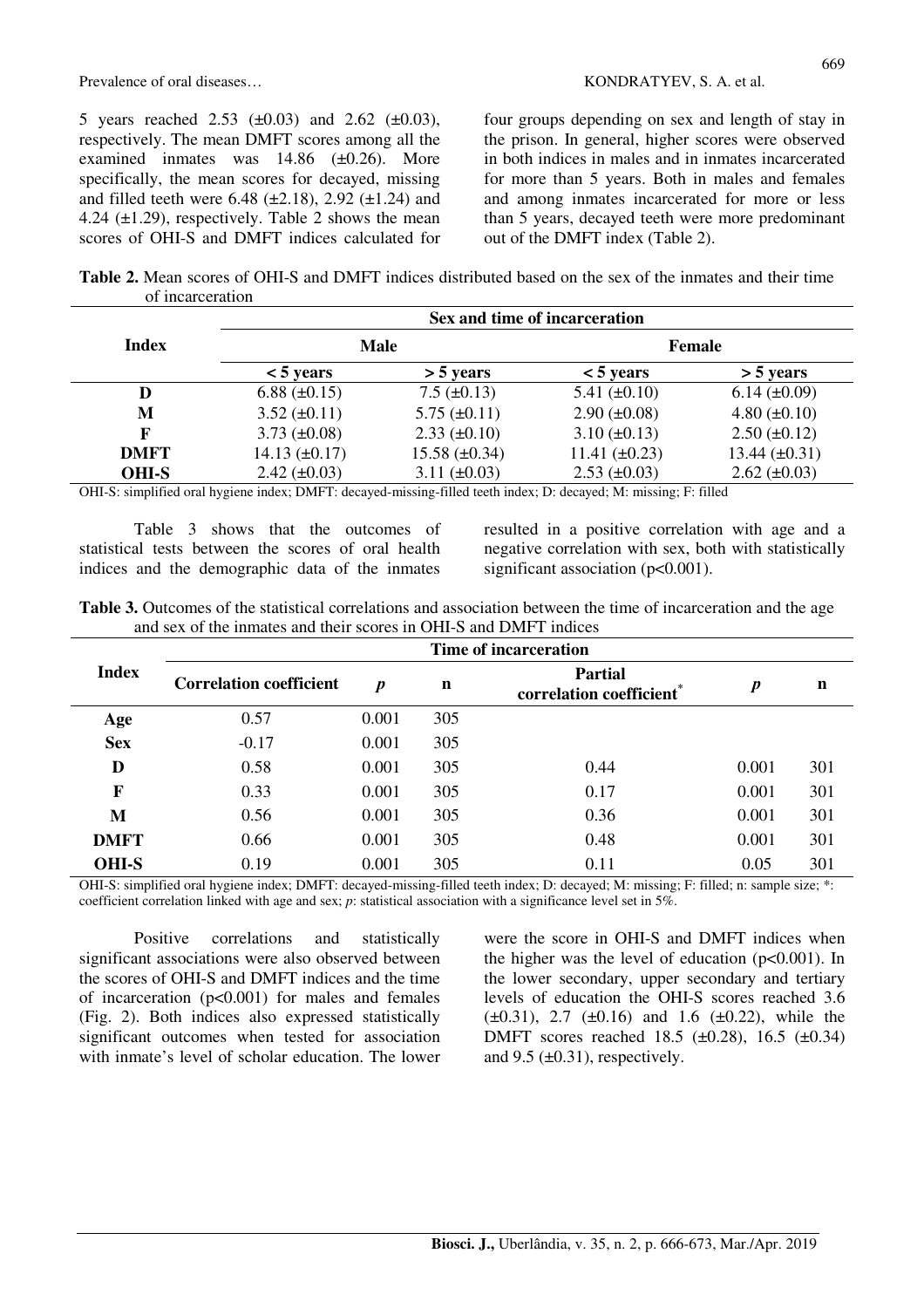

**Figure 2.** Distribution of male (blue) and female (green) inmates based on their scores in the simplified oral hygiene (OHI-S) and decayed-missing-filled teeth (DMFT) indices and time of incarceration (expressed in years)

In table 4, the CPI outcomes show that most of the males and females incarcerated less or more than 5 years reached the highest scores of 2

and 3 – compatible with the presence of calculus and shallow periodontal pockets, respectively.

**Table 4.** Distribution of inmates based time of incarceration, sex and highest score obtained in the CPI index

|                      | Time of incarceration |                   |                    |                    |  |  |  |  |  |
|----------------------|-----------------------|-------------------|--------------------|--------------------|--|--|--|--|--|
| <b>Highest score</b> | $<$ 5 years (n=80)    | $> 5$ years (=95) | $<$ 5 years (n=75) | $>$ 5 years (n=55) |  |  |  |  |  |
|                      | <b>Males</b>          |                   | <b>Females</b>     |                    |  |  |  |  |  |
|                      | $0\%$ (0)             | $0\%$ (0)         | $0\%$ (0)          | $0\%$ (0)          |  |  |  |  |  |
|                      | $5\% (0.37)$          | $0\%$ (0)         | $8\% (0.55)$       | $1.8\%$ (0.16)     |  |  |  |  |  |
| 2                    | $36.3\% (2.28)$       | $22.1\%$ (1.47)   | 46.7% (2.94)       | $29.1\%$ (1.9)     |  |  |  |  |  |
| 3                    | $33.7\% (2.13)$       | 33.7% (1.96)      | $29.3\%$ (1.44)    | $32.7\%$ $(1.78)$  |  |  |  |  |  |
| 4                    | $20\% (0.78)$         | $7\%$ (2.11)      | $12\% (0.75)$      | $23.7\%$ $(1.31)$  |  |  |  |  |  |
| X                    | $5\% (0.44)$          | $9.5\% (0.46)$    | $4\% (0.32)$       | $12.7\% (0.85)$    |  |  |  |  |  |

CPI: community periodontal index; n: sample size; score 0: healthy periodontal condition; score 1: gingival bleeding; score 2: calculus; score 3: shallow pockets; score 4: deep pockets; x: less than two available. Outcomes in parenthesis show the mean number of sextants with highest scores between 0 and 4.

#### **DISCUSSION**

The problem-based scenario regarding the dental status of inmates is relevant all over the world. Over the past 15 years, studies were carried to investigate the problems of penitentiary health care and, in particular, to assess the dental status of inmates. In India, the prevalence of caries among 800 prisoners was 97.5% (REDDY et al, 2012), while in South Africa, the mean DMFT score of persons in corrective institutions reached 15.45 (NAIDOO et al, 2005). This scenario is not only restricted to developing countries (LUNN et al, 2003). In England, a study conducted with female inmates showed a prevalence rate of 75% of carious

cavities and a mean DMFT score of 12.3. Additionally, 66% of the female inmates had periodontal pockets deeper than 4 mm (HEIDARI et al, 2007). In Italy, a similar study performed with 500 inmates resulted in a mean DMFT score of 10.8, mean OHI-S score of 37.6, and a higher prevalence of CPI score 2 (NOBILE et al, 2007). Similarly to the previous scientific literature (WASH et al, 2008), the present study showed high levels of unsatisfactory oral hygiene (OHI-S index nearly 90%), mean DMFT score of  $14.86$  ( $\pm$ 0.26) and CPI scores 2 (33.55%) and 3 (32.35%) as the most prevalent.

The reason behind the poor oral hygiene observed in the sample of inmates may be justified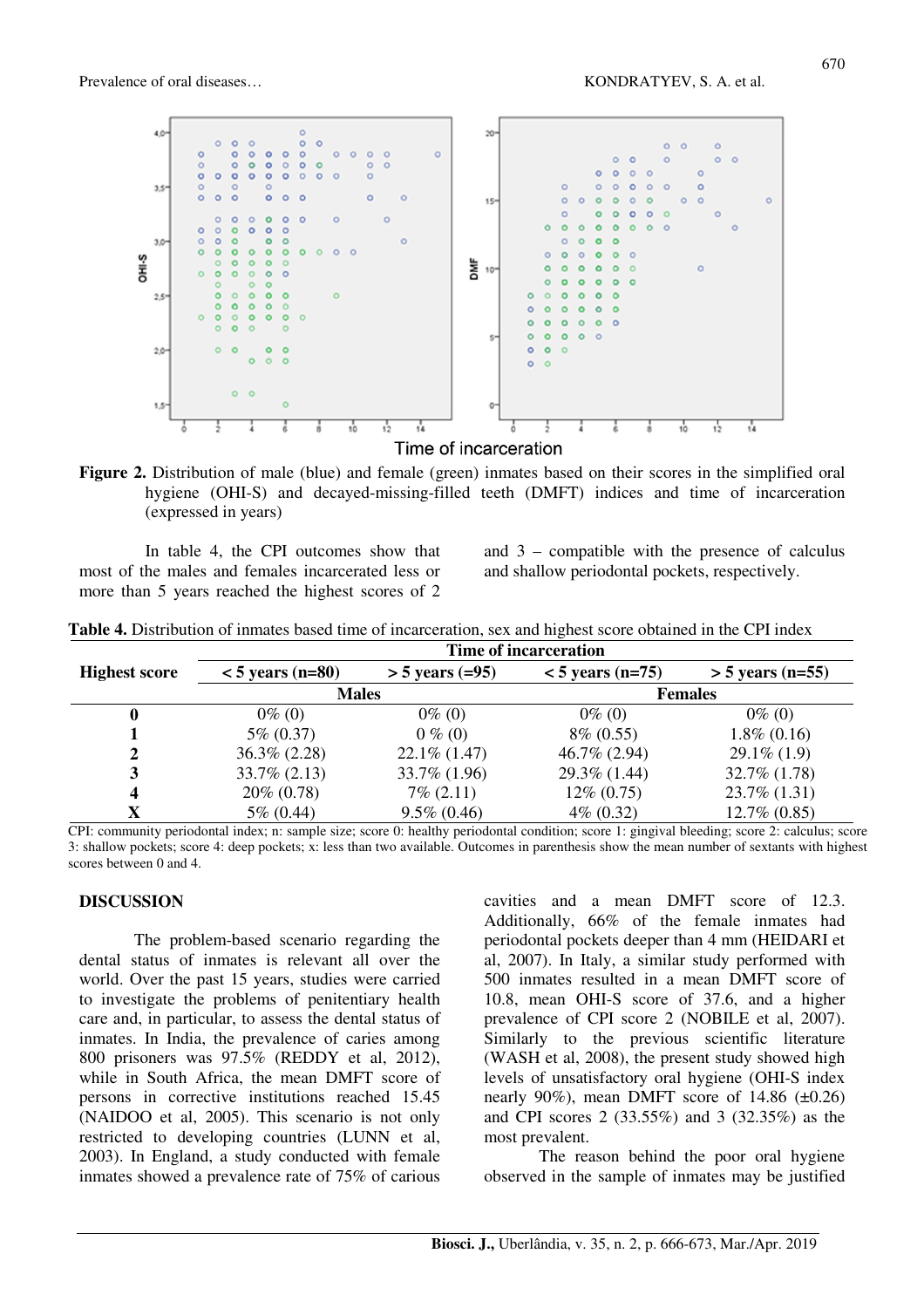Prevalence of oral diseases... Subsetsure of oral diseases... Subsetsure of oral diseases...

based on several factors (WASH et al, 2008), such as the age and sex of inmates, culture, level of education, social status before incarceration and time of incarceration. The study conducted by Decerle et al. (DECERLE et al. 2012), 2012, illustrates this panorama. The authors showed that French inmates incarcerated for less than 2 years had DMFT scores significantly higher than those incarcerated for a longer period. With a similar approach, the present study showed the worse OHI-S and DMFT and outcomes for the group incarcerated above 5 years in comparison to the group in prison for a shorter time. An additional and specific factor observed during the present study was the low level of knowledge and interest about oral hygiene and lack of motivation for dental treatment among inmates. In the Russian Federation, inmates receive new toothbrushes every 6 months and may have dental treatment in the colony. However, dental care is only searched when pain becomes intolerable. Inmates with symptomatic endodontic diseases usually search for dental treatment. However, they often manifest their willing for dental extraction instead of the multiplevisit endodontic treatment.

Knowledge and interest in oral hygiene may depend on scholar education (CARVALHO et al, 2006; ARMANI, CRUZ-SILVA, 2010). In the present study, inmates with tertiary education showed a mean DMFT score lower (9.5) than those

with the lower secondary education (18.5). This outcome is corroborated with the predominance "F" (filled teeth) scores in more educated inmates, which highlights their interest and search for dental treatment. Oppositely, in inmates with lower secondary education the "D" (decayed teeth) criterion prevailed. Differences between inmates with higher and lower levels of education were also confirmed with the analysis of the OHI-S index. These findings suggest that oral hygiene may be maintained or improved even after confinement. "M" (missing teeth) scores also varied between groups of inmates, but it deserves specific attention. In nearly 50% of the inmates, missing teeth were registered not because of dental extraction but as a result of fighting. Fractures of mandible and maxilla also emerge from prison conflicts. These findings point towards the need to understanding violence as health problem (SILVA, BENEDICTO, PARANHOS, 2013), especially because victims of violence need to be treated in a multidisciplinary environment that may include dental care. In the Russian Federation, inmates with severe injuries receive treatment in specialized clinics and afterwards return to incarceration. However, adequate rehabilitation of these inmates is a challenging task considering the potential infections and development of chronic inflammatory processes in the fracture zone (Fig. 3).



**Figure 3.** 30-year-old male inmate incarcerated for 5 years (A) and 29-year-old female inmate incarcerated for 4 years (B) showing as result of fighting dental loss and mandible fracture, respectively

While conflicts are frequently reported in prisons worldwide, there are habits more commonly associated with institutions of specific countries. In prisons and colonies of the Russian Federation, use of the so-called "chifir" (a drink with psychoactive effect obtained by digesting highly concentrated tea brewing) is common. There are studies confirming the antimicrobial activity of tea tannins and fluoride content to suppress saliva amylase and prevent caries (GOENKA et al, 2013), respectively. On the

other hand, the high concentration of tannins in chifir could be an additional risk factor for oral mucosa hyperkeratosis and leukoplakia. Nevertheless, no clinical trials have yet been conducted to evaluate the effect of the chifir on the oral mucosa. Important is to note that leukoplakia was observed in 25 inmates (8.2%), which represents a prevalence rate twice higher than those reported in previous studies (PARLATESCU et al, 2014). The search for lesions in the oral cavity was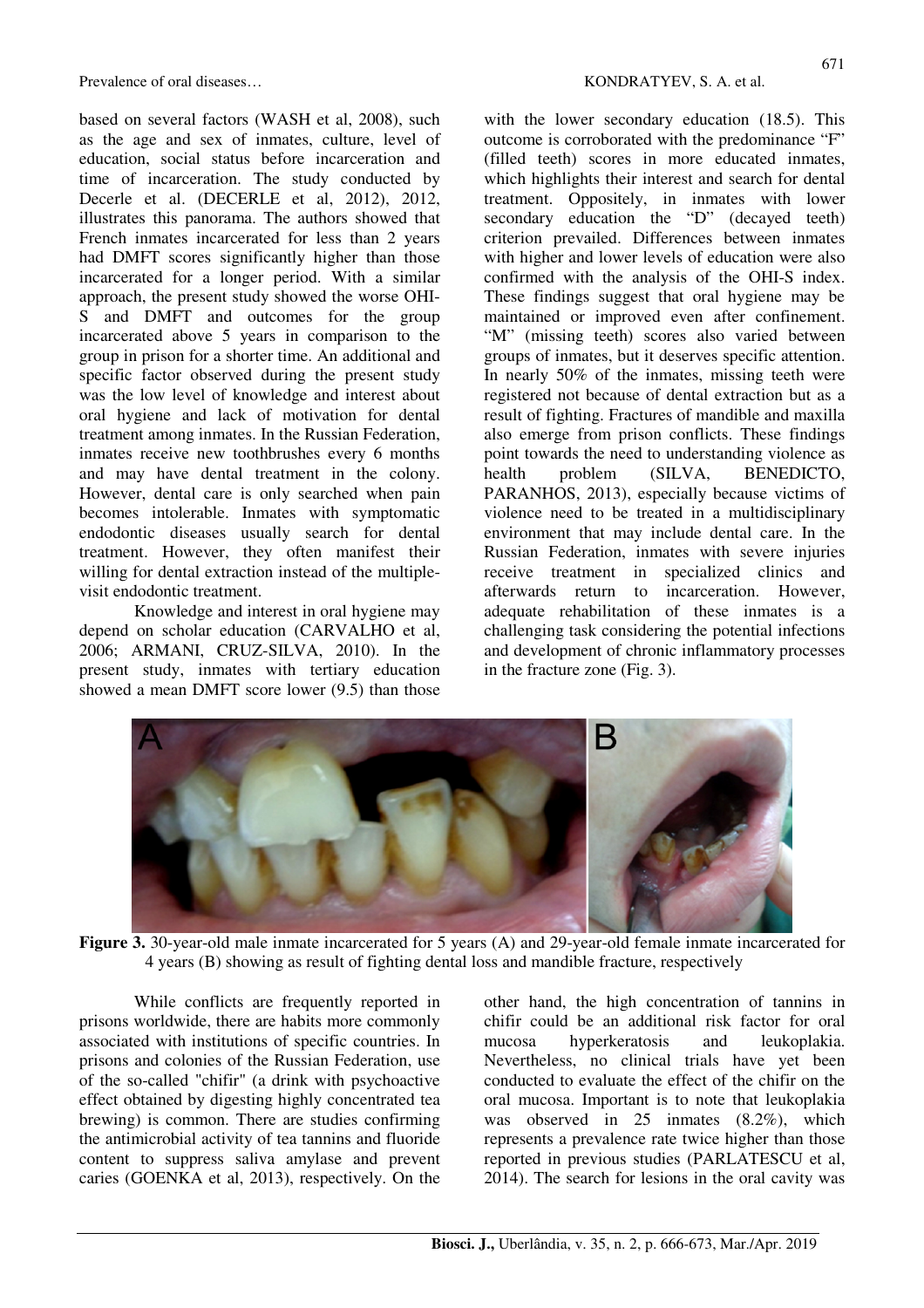Prevalence of oral diseases... The same of oral diseases in the set of the set of the set of the set of the set of the set of the set of the set of the set of the set of the set of the set of the set of the set of the set

performed as an additional and qualitative phase of the present study and together with the quantitative analysis of the oral health indexes it raises the attention to preventive strategies and dental health care services among inmates of the Russian Federation. More specifically, awareness of the self health care must be promoted to achieve equity in dental treatment, especially among those with systemic diseases (NOGUEIRA, ABRAHÃO, 2009; OLIVEIRA, CARDOSO, 2004; BAJPAI, PAZARE, 2010).

The limitations inherent to the present study include the applicability of outcomes, which are restricted to the male and female colonies in which the oral examinations were carried. Additionally, the obtained outcomes relied on clinically detectable evidences that could be improved with imaging exams. Based on that, future comparative studies are supported to enable investigations in other facilities and with radiographic equipment.

**RESUMO:** Investigar a prevalência de doenças bucais e os índices de higiene oral simplificado (IHO-S), dentes cariados-perdidos-restaurados (CPO-D) e índice periodontal comunitário (CPI) em detentos da Federação Russa. A amostra consistiu de 175 homens e 130 mulheres encarceradas em colônias corretivas na região de Kirov, na Federação Russa. Informações relacionadas ao nível educacional, tempo de encarceramento e condição de saúde geral foram coletadas por meio de entrevistas. Adicionalmente, exames extra e intrabucais foram realizados com a finalidade de detectar possíveis doenças e lesões em dentes e tecidos moles. Análise quantitativa da saúde bucal foi conduzida por meio da investigação dos índices IHO-S, CPO-D e CPI. Estes índices foram testados estatisticamente em face de sua associação com o nível educacional e tempo de encarceramento dos detentos. Dentição completa, parcial e edentulismo foram observadas em 10.5%, 81.9% e 7.5% da amostra. Cárie (92.4%), doença periodontal (55.7% periodontite e 33.1% gengivite) e doenças pulpares (87.9%) foram as mais prevalentes. Queilite (64.9%), glossite (21.9%) e estomatite nicotínica no palato (28.8%) foram as lesões mais prevalentes em mucosa. Forte Associação positiva foi verificada entre os índices IHO-S e CPO-D e o nível educacional e tempo de encarceramento dos detentos. Quanto menor o nível educacional e maior o tempo de encarceramento, maiores foram os referidos índices (p=0.001). **Conclusão:** Estes resultados apontam para a necessidade de promoção de políticas direcionadas ao cuidado bucal em detentos encarcerados na Federação Russa.

**PALAVRAS-CHAVE:** Diagnóstico. Prisioneiros. Saúde bucal. Serviços de saúde comunitária.

### **REFERENCES**

ARMANI, T. E.; CRUZ-SILVA, C. T. A. Socioeconomic and factor evaluation that lead to violence with inmates of Cascavel/PR. **Ensaio Aval. Pol. Publ. Educ.**, Rio de Janeiro, v. 18, n. 67, p. 253-74, apr./jun. 2010.

BAJPAI, S.; PAZARE, A. R. Oral manifestations of HIV. **Contemp. Clin. Dent.**, Mumbai, v. 1, n. 1, jan./mar. 2010.

BLIZNIUK, A.; UENO, M.; FURUKAWA, S.; KAWAGUCHI, Y. Evaluation of a Russian version of the oral health literacy instrument (OHLI). **BMC Oral Health.**, London, v. 14, n. 1, p. 141, nov. 2014.

CARVALHO, M. L.; VALENTE, J. G.; ASSIS, S. G.; VASCONCELOS, A. G. G. Profile of prisoners in the Rio de Janeiro prison system: specificities of gender in the social exclusion process. **Cienc. Saude Colet.**, Rio de Janeiro, v. 11, n. 2, p. 461-71, apr./jun.2006.

CÉSAR, C. P. H. A. R.; SILVA, K.; PARANHOS, L. R.; BALDRIGHI, S. E. Z. M. Quality of life of subjects with and without nose breathing difficulties. **Biosci. J.**, Uberlândia, v. 32, n. 1, p. 272-8, Jan./Feb. 2016.

DECERLE, N.; WODA, A.; NICOLAS, E.; HENNEQUIN, M. A description of oral health in three French jails. Community Dent. Health, London, v. 29, n. 4, p. 274-8, dec. 2012.